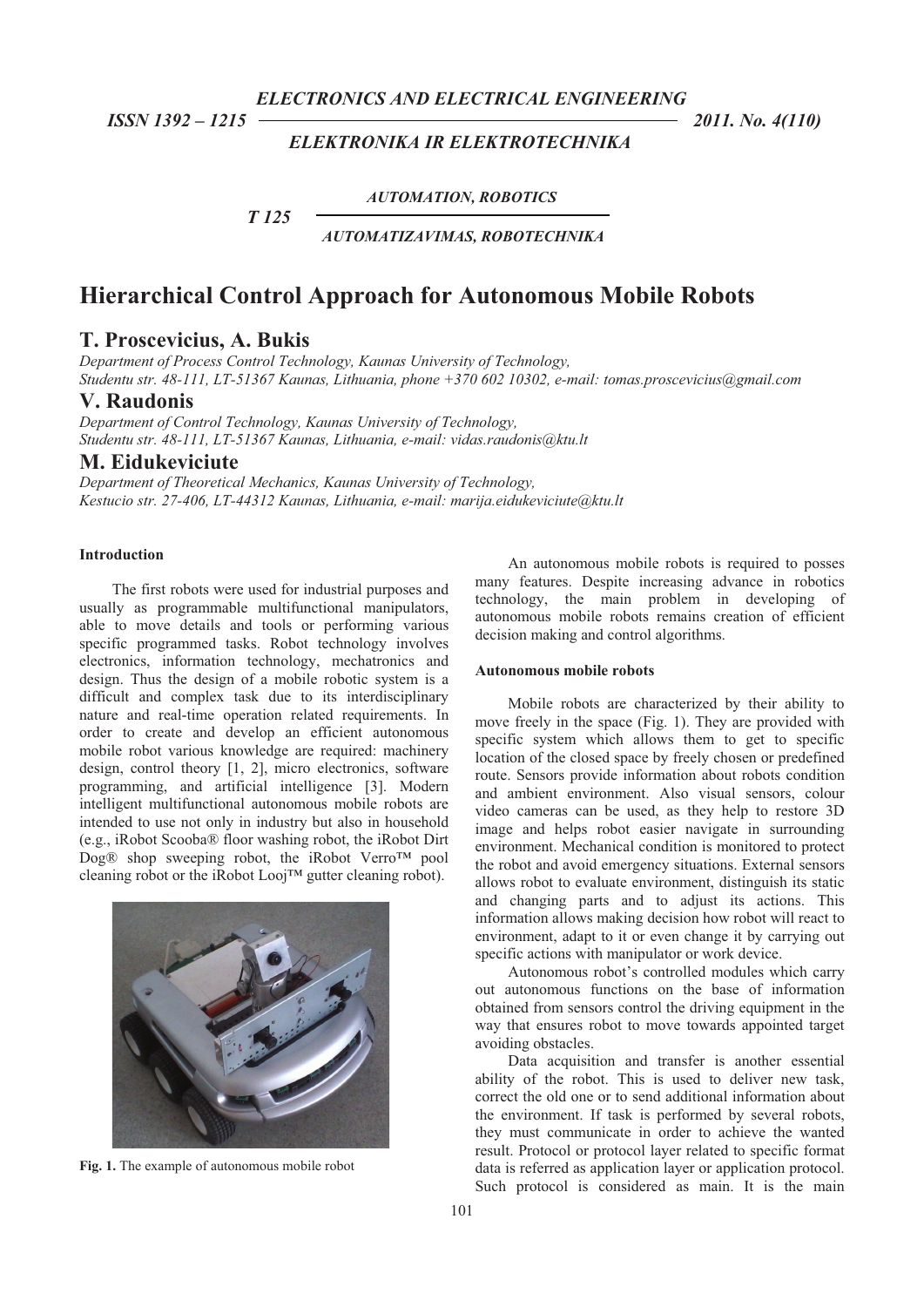interface with the robot and this protocol ensures data transfer.

Application protocol depends on network protocol. One of the most frequently used protocols in the modern robots projects is Ethernet. Simple connections reach the speed of 100 Mbps. Inexpensive wireless Ethernet (802.11) is ideal for mobile robot technology. Usually robots have several protocols and networks. It is important that protocol applied to the robot would support monitoring and control of robot's functions and would do it efficiently. Protocol also should support software debugging, error detection and exclusion functions.

Some sources [4] define three main types of control architecture. In hierarchical type, the motion control level (lowest level) is served by the controllers. The higher level control tasks (user interface, external sensors interface, data storage, trajectory planning, gait generation, highlevel motion calculations, etc.) are performed by the host. In the second type of architecture, referred as strict centralized type, all control tasks are determined by one host unit and only the interface cards are used for connection with motor electronics and for interfacing internal sensors. Tasks coordination and processor time sharing must be evaluated by the programmer. The last type is distributed system consisting of the network of equal processing units (e. g. advanced motion controllers or PC), where all units are involved mainly in similar task of motion control of one or several motors. Tasks distribution is almost equal to each unit and motion coordination is obtained not high central control but by the distributed rules (over those system components) of information exchange between the units.

One of the most important tasks is localization task [5, 6]. If robot cannot identify its current location, it cannot foresee further movement. The location is usually defined by relative or absolute coordinates *x* and *y* and rotation direction. Global localization (positioning) problem is more complex comparing with tracing as robot must localize itself without initial coordinates. Usually autonomous robots localize themselves by defining space in which they move. The information of location of other static objects can be used as reference points. The robots can also localize themselves using various types of maps or even map the territory themselves. This is referred as synchronous position detection and mapping. The main task of control system in this case is to compare current plan/model with the real environment.

The control of evolutionary [7, 8] autonomous mobile robots usually is performed by themselves. On the base of abilities gained during training or evolution they are able to control their motors, drives, manipulators and work devices. They can show initiative and can act in order to achieve the result. Thus there is no need for separate programs in every particular condition as only specific separate actions are programmed such as taking and lifting an object. Controllers interpret (transform) signals sent by sensors and decide the robot behaviour.

Fig. 2 suggests higher level control system. PC host implements processes responsible for different tasks. They communicate between each other only when specific event occurs. To the lowest level of this system belongs

communication with the motor controllers (driver's

process). It gets information form the motion process which defines robots gait and gets calculations to form robot's movement. Brain process gets the main data from the sensors and is responsible for general navigation using the information about current and actually demanded position.



**Fig. 2.** The structure of robots' higher level control system [4]

In mobile robots technology also behaviour based control system is applied. Robot usually uses several simple behaviours such as: moving along the wall, moving towards the light, tracing monochromatic line or moving object. General behaviour of the robot reveals when these simple behaviours interact with environment of the robot. Simple behaviour is realized in separate parts of the control systems and coordination mechanism is responsible for the control of the behaviours i.e. their actuation and deactivation on particular time in particular situation. Coordination can be carried out using competition or cooperation methods. In case of competition method only behaviour is activated and only it can operate the motors and in case of cooperative method, the motors can be influenced by several behaviours. The quantity and character of initial characteristics depends on environment in which robot operates and its objectives (tasks). In case of behaviour based control system.

Artificial intelligence (AI) helps robot adapt to new environment with minimum training. AI usually uses expert systems and neural networks. Expert system includes programs for computers which aim to understand true-life situations in order to make appropriate decisions. Fuzzy logic can be used to control reactive behaviour of the mobile robot. The reactive behaviour itself is formulated by fuzzy sets and fuzzy rules, and fuzzy reasoning coordinates the conflicts and competition among different types. Neural networks are used in case when the aim is to induce system's self learning with incomplete data in order to achieve its ability to generalize and apply obtained knowledge under new circumstances. Control system based on neural networks learns to form connections between inputs of sensor signals and motors operation. The behaviour of the robot also can be modelled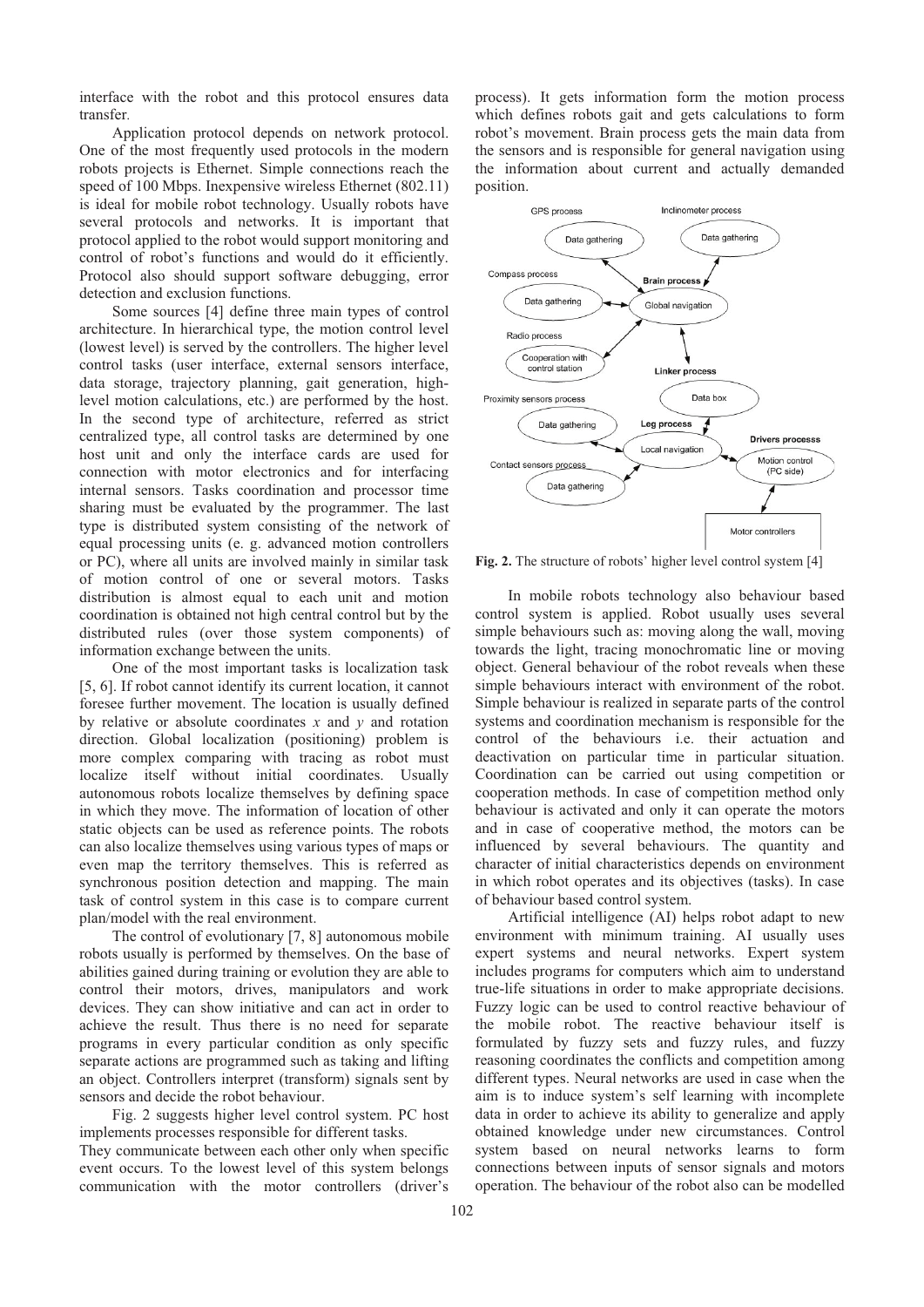in virtual environment and this approach is cheaper, the training is more efficient, there is no need to send data to central computer, and even the basic training itself can be done without the robot itself.



**Fig. 3.** Intelligent control scheme [9]

Fig. 3 depicts intelligent control scheme [9]. Here the gathered data is converted to signals. The main sensors are video cameras (vision), sound sensors (hearing), and infrared sensors (contacting environment). This data is stored in data base, which enables robot's self-learning and correction of the errors. The main calculations are carried out by intelligent regulator. This regulator is able to organize the whole operating system of the robot. As robot moves, it is dynamical object, thus drives are important as they are directly controlled by intelligent regulator.

#### **Control hierarchy of autonomous mobile robots**

When the environment in which robot operates is relatively constant and predictive hierarchical [10, 11, 12, 13] planning methodology can be used. In this case planning module which is in the highest control level determines objectives and control criteria defining the spatial orientation of the robot, and in the navigator which belongs to the lower control level forms robot's movement plan considering limits provided by task planning module and transfers it to the pilot. Step by step it realizes the route determined by navigator by avoiding obstacles. That is control algorithms are based on functions coordination when the environment is not sufficiently defined and control is based on information generated by robot sensors and relation to environment.

In order to carry out more complex tasks robot uses more signals which are transferred through wires and thus more energy is consumed. In order to simplify and speed up control system of the robot hierarchical control system could be used. This paper reviews hierarchical level structure (see Fig. 4) suggested by. Functional relationship between robot's hierarchical control system modules and links.

The first hierarchical level (the lowest) determines the movement of the robot. It involves of the drive motor, sensors and operating device. The characteristics determined in this level define dynamical characteristics of the robot. The activity in this hierarchical level is minimum initial information such as obstacle detection,

map composing. Other four hierarchical levels are implemented in computers (servers).

The second hierarchical level is a level of elementary operations which are decomposed into finite actions. In this level operations are executing according program, its functioning is corrected according information obtained from the sensors. The second level selects necessary programme parts for executing particular actions. In the second hierarchical level movement parameters are calculated, if the obstacle is detected the command to avoid it is executed.



**Fig. 4.** Hierarchical control system

The third hierarchical level - elementary operations into which any finite operation can be decomposed. In this level by synthesizing operations environment is also evaluated. In this level not only visual information can be used, but also any other information stored in the robot. In the third level operation components of separate actions are synthesized. For example if robot detects the obstacle and manages to avoid it, later it can foresee next obstacle.

The fourth hierarchical level performs synthesis of functional finite complex actions. Here robot and operator interact. Complex task is decomposed into the sequence of elementary typical operations realized by first three hierarchical levels. Operator issues directives for the robot using its language. Here interactive mode is possible when robot queries for additional data or approach the operator itself for instructions to perform operations or in case of emergency or abnormal situations

The fifth hierarchical level (the highest) schedules the activities of the robot and forms tasks for lower levels. It sets the sequence of the actions. This level also gathers information about environment and syntheses appropriate models even considering the description of the environment. This level is responsible for robot as undivided system functioning and involves intelligent development of the system. Thus level implements intellectual properties of the robot and its perfection determines the field of tasks which can be performed